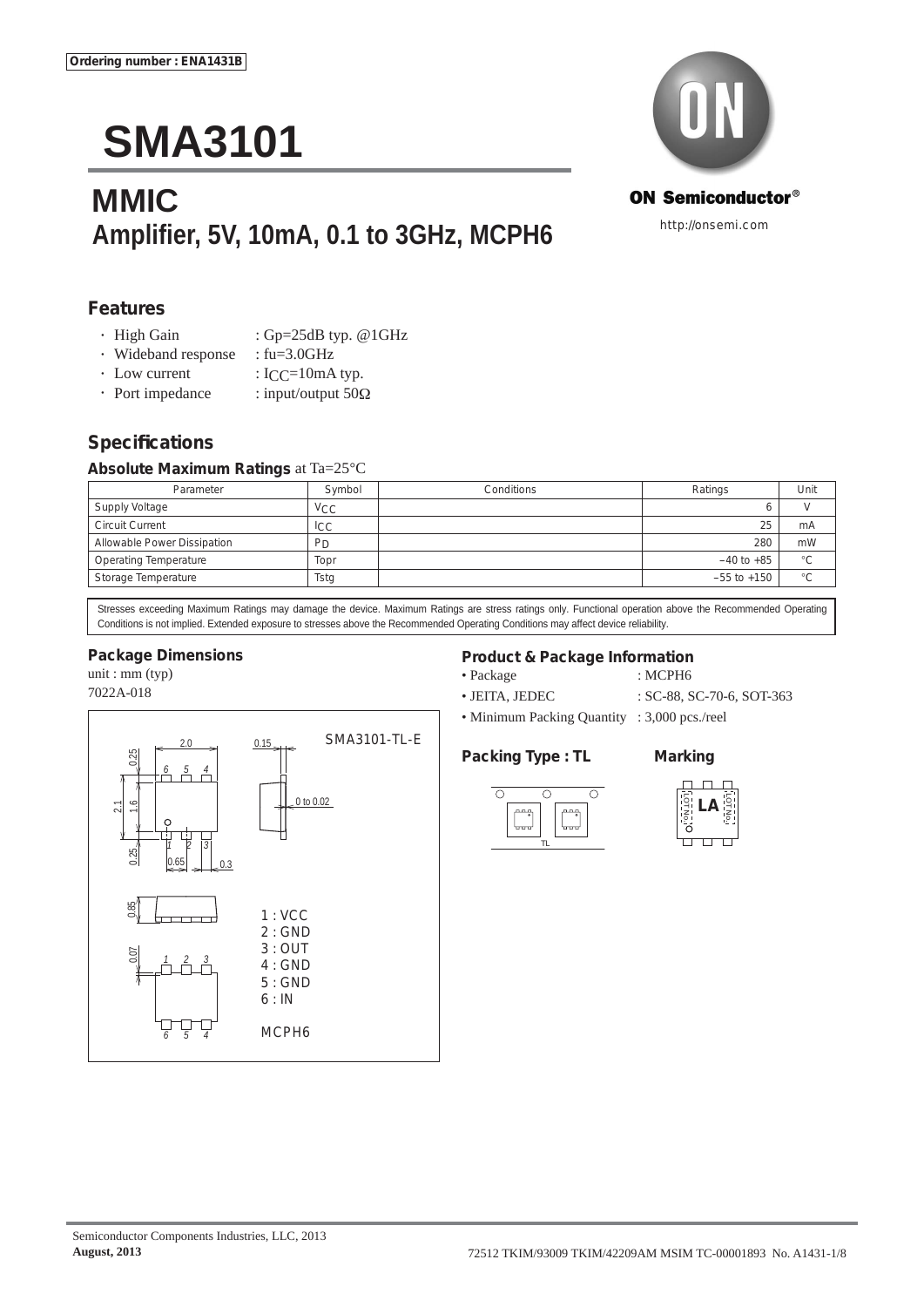### **Recommended Operating Condition** at Ta=25°C

| Parameter                     | Symbol     | Conditions | Ratings |               |       | Unit          |
|-------------------------------|------------|------------|---------|---------------|-------|---------------|
|                               |            |            | min     | typ           | max   |               |
| Supply Voltage                | <b>VCC</b> |            | 4.5     | -<br>∽<br>. . | 5.5   |               |
| Operating Ambient Temperature | Topr       |            | $-40$   | $+25$         | $+85$ | $\circ$<br>ر، |

Note) Pay attention to handling since it is liable to be affected by static electricity due to the high frequency process adopted.

### **Electrical Characteristics** at Ta=25°C, VCC=5V, Zs=ZL=50Ω

| Parameter                              | Symbol      | Conditions                          |                  | Unit   |      |                 |  |  |
|----------------------------------------|-------------|-------------------------------------|------------------|--------|------|-----------------|--|--|
|                                        |             |                                     | min              | typ    | max  |                 |  |  |
| <b>Circuit Current</b>                 | ICC         |                                     | 7.1              | 10.0   | 12.6 | mA              |  |  |
| Power Gain                             |             | $f = 1$ GHz                         | 21.5<br>25.0     |        | 28.5 |                 |  |  |
|                                        | Gp          | $f = 2.2$ GHz                       | 21.5             | 25.5   | 28.5 | dB              |  |  |
| Isolation                              |             | $f = 1$ GHz                         | 33.0             | 38.0   |      | dB              |  |  |
|                                        | <b>ISL</b>  | $f = 2.2$ GHz                       | 31.0             | 36.0   |      |                 |  |  |
|                                        | <b>RLin</b> | $f = 1$ GHz                         | 11.0             | 16.0   |      | dB              |  |  |
| Input Return Loss                      |             | $f=2.2GHz$                          | 12.0             | 21.0   |      |                 |  |  |
| Output Return Loss                     | RLout       | $f = 1$ GHz                         | 18.5<br>10.0     |        |      | dB              |  |  |
|                                        |             | $f = 2.2$ GHz                       | 8.0              | 12.0   |      |                 |  |  |
| Noise Figure                           | <b>NF</b>   | $f = 1$ GHz                         |                  | 4.0    | 5.3  |                 |  |  |
|                                        |             | $f = 2.2$ GHz                       |                  | 4.0    | 5.3  | dB              |  |  |
| Gain 1dB Compression Output Power      | Po(1dB)     | $f = 1$ GHz                         | $-2.0$<br>$-5.0$ |        |      | d <sub>Bm</sub> |  |  |
|                                        |             | $f = 2.2$ GHz                       | $-7.0$           | $-4.0$ |      |                 |  |  |
| <b>Upper Limit Operating Frequency</b> | fu          | 3dB down below flat gain at f =1GHz |                  | 3.0    |      | GHz             |  |  |

#### **Ordering Information**

| Jevice                  | ு⊩         | hinnin     | memo       |  |  |
|-------------------------|------------|------------|------------|--|--|
|                         |            |            |            |  |  |
| ے ⁄ا<br>. .<br>- -<br>- | ∵^PHo<br>M | n<br>/reei | הור<br>ree |  |  |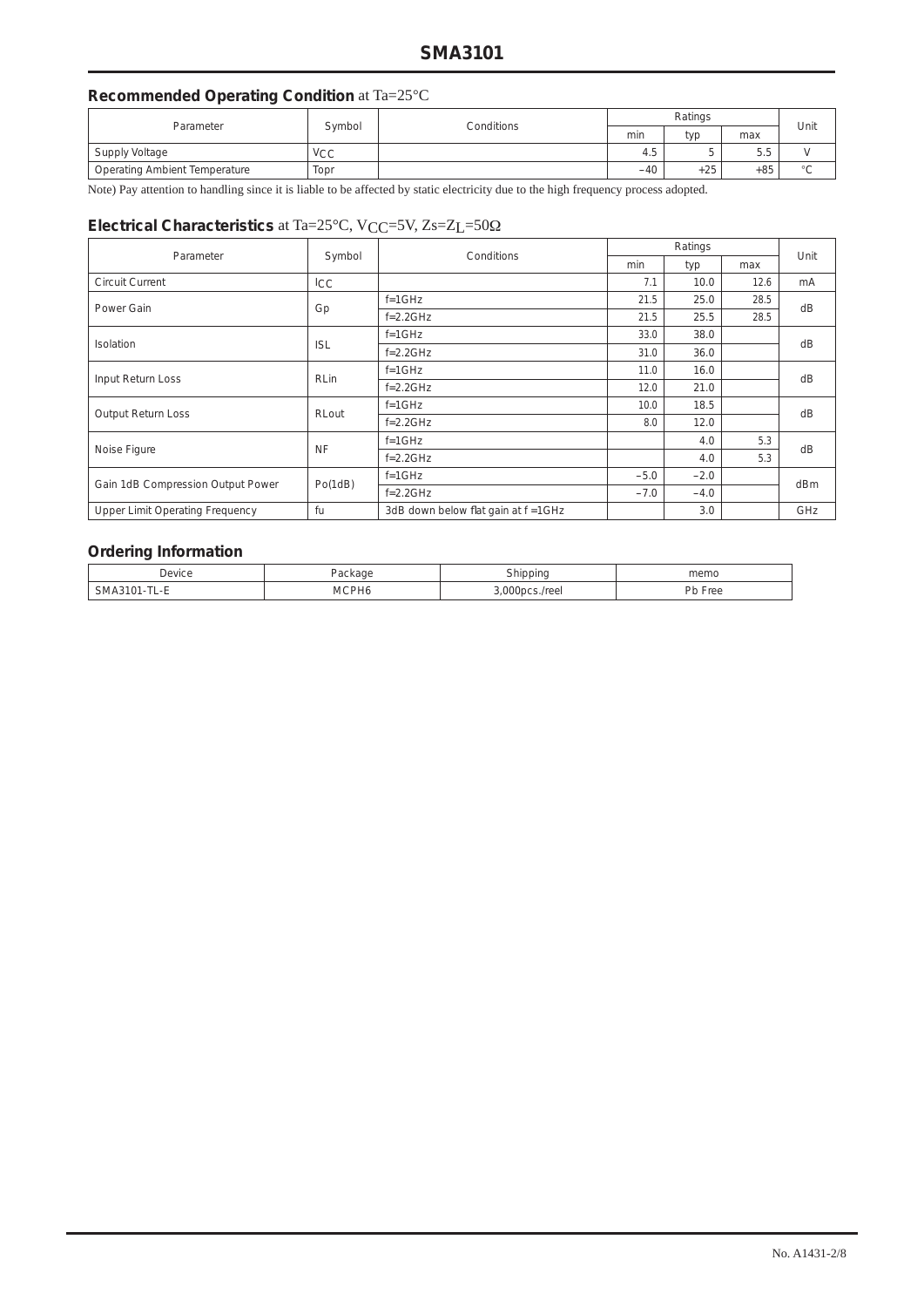# **Equivalent Circuit**



**Test Circuit**



IT14497

### **Design of the Evaluation Board**



| Symbol | Value  |
|--------|--------|
| C1, C3 | 100pF  |
|        | 1000pF |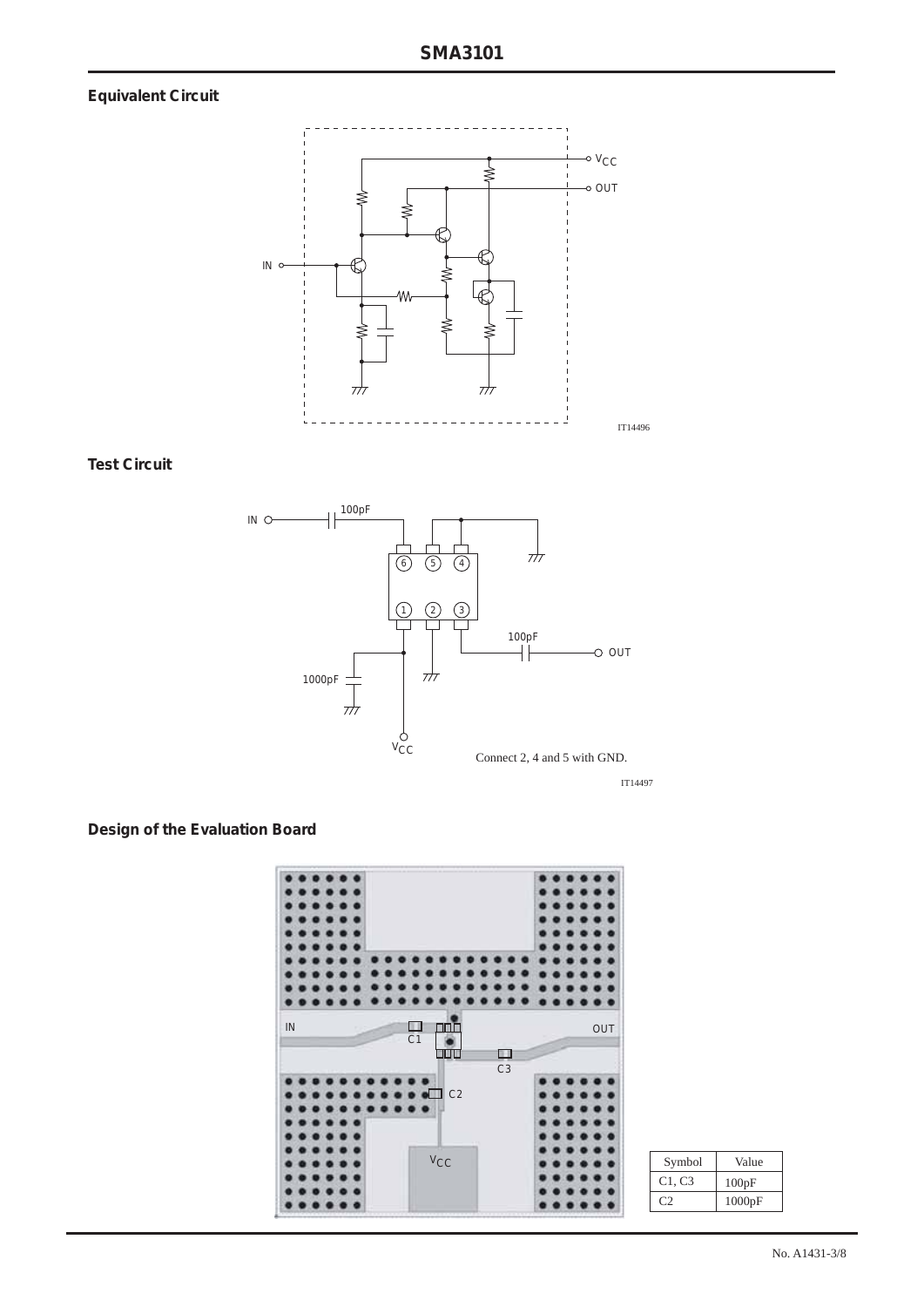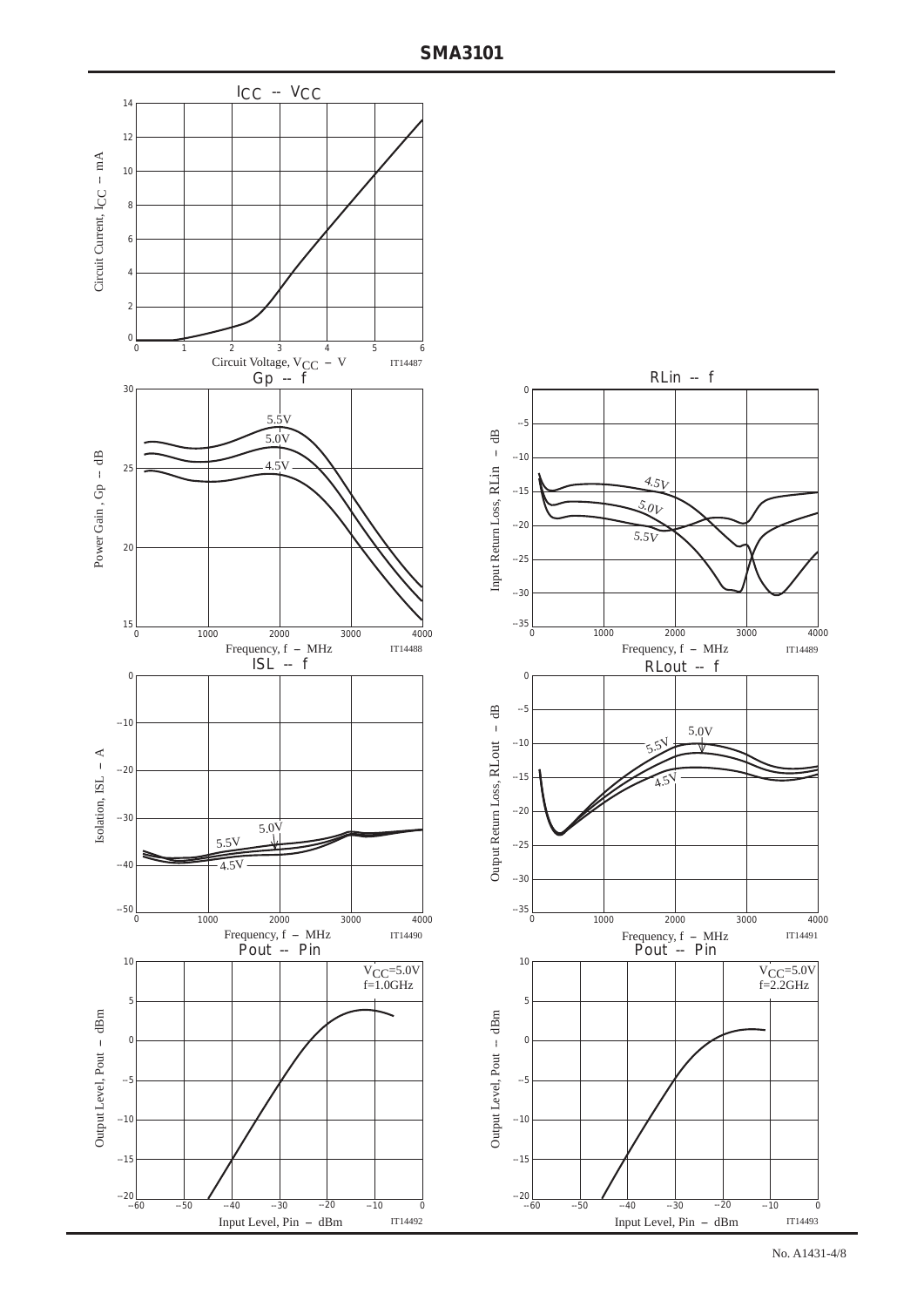



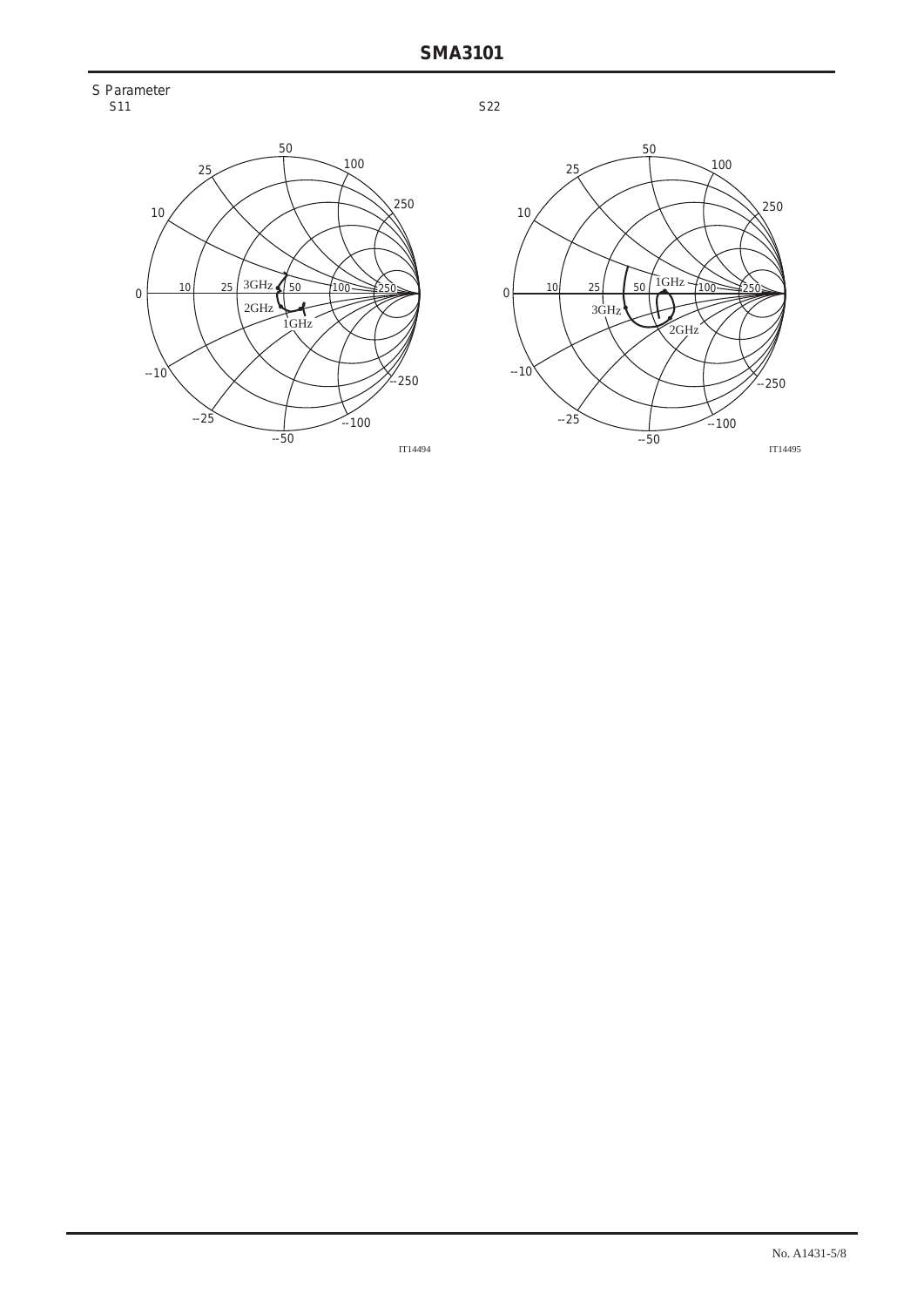#### **Embossed Taping Specifi cation** SMA3101-TL-E

1. Packing Format

| Package Name        | Carrier Tape                          |                   | Maximun Number of<br>devices contained (acs)            |                                                                                                                                                                                                         | Packing format       |                                                    |                                                                               |                                                                                                                                                                                                                                                                                                                                                                                                  |
|---------------------|---------------------------------------|-------------------|---------------------------------------------------------|---------------------------------------------------------------------------------------------------------------------------------------------------------------------------------------------------------|----------------------|----------------------------------------------------|-------------------------------------------------------------------------------|--------------------------------------------------------------------------------------------------------------------------------------------------------------------------------------------------------------------------------------------------------------------------------------------------------------------------------------------------------------------------------------------------|
|                     | Туре                                  | Reel              |                                                         | [aner box] Quter box                                                                                                                                                                                    | $Inner BOX (C-1)$    |                                                    |                                                                               | Outer BOX (A-7)                                                                                                                                                                                                                                                                                                                                                                                  |
| MCPH6               | MCP4                                  |                   | $3,000$ 15,000                                          | 90,000                                                                                                                                                                                                  | 5 reels contained    |                                                    |                                                                               | 6 inner boxes contained                                                                                                                                                                                                                                                                                                                                                                          |
|                     |                                       |                   |                                                         |                                                                                                                                                                                                         |                      |                                                    | Dimensions: mm (external)                                                     | Dimensions: mm (external)                                                                                                                                                                                                                                                                                                                                                                        |
|                     |                                       |                   |                                                         |                                                                                                                                                                                                         |                      | $183\times72\times185$                             |                                                                               | $440 \times 195 \times 210$                                                                                                                                                                                                                                                                                                                                                                      |
| Packing method<br>O | Type No.<br>LOT No.<br>Origin<br>Reel | Quantity<br>label | Reel<br>$\Rightarrow$<br>—<br>$\Rightarrow$<br>NOTE (1) | (P) TYPE 00000000<br><b>AL EL TORE DONE LA TERRE ETABLICA DELLE DELLE LA TERRE DELLE DELLE DELLE DELLE DELLE DELLE DELLE DELLE DELLE D</b><br>(2) SPECIAL<br>ASSEMBLY: **** (DIFFUSION: **** )<br>Label | (u n i t : mm)<br>69 | label, Inner box label<br>$\sim$<br>$\overline{t}$ | $\circ$<br>$\infty$<br>treatment of the terminal is lead free.<br>JEITA Phase | Outer box label<br>It is a label at the time of factory shipments<br>The form of a label may change in plysical<br>distribution process.<br>108<br>TYPE CODE<br>*00000000000000*<br>TYPE<br>00000000<br>OTY<br>0. 000 PCS LEAD FREE #<br>LOT<br>annnn<br>PACKAGE<br>aaaaan<br>SPECIAL<br>*20722005310C*<br>ASSEMBLY:**** (DIFFUSION:**** )<br>The LEAD FREE ※ description shows that the surface |
|                     |                                       |                   |                                                         | LEAD FREE 3                                                                                                                                                                                             |                      |                                                    | JEITA Phase 3A                                                                |                                                                                                                                                                                                                                                                                                                                                                                                  |
|                     |                                       |                   |                                                         | LEAD FREE 4                                                                                                                                                                                             |                      | JEITA Phase 3                                      |                                                                               |                                                                                                                                                                                                                                                                                                                                                                                                  |

# 2. Taping configuration

2-1. Carrier tape size (unit:mm)



Those with pin 1 index on the feed hole side ......TL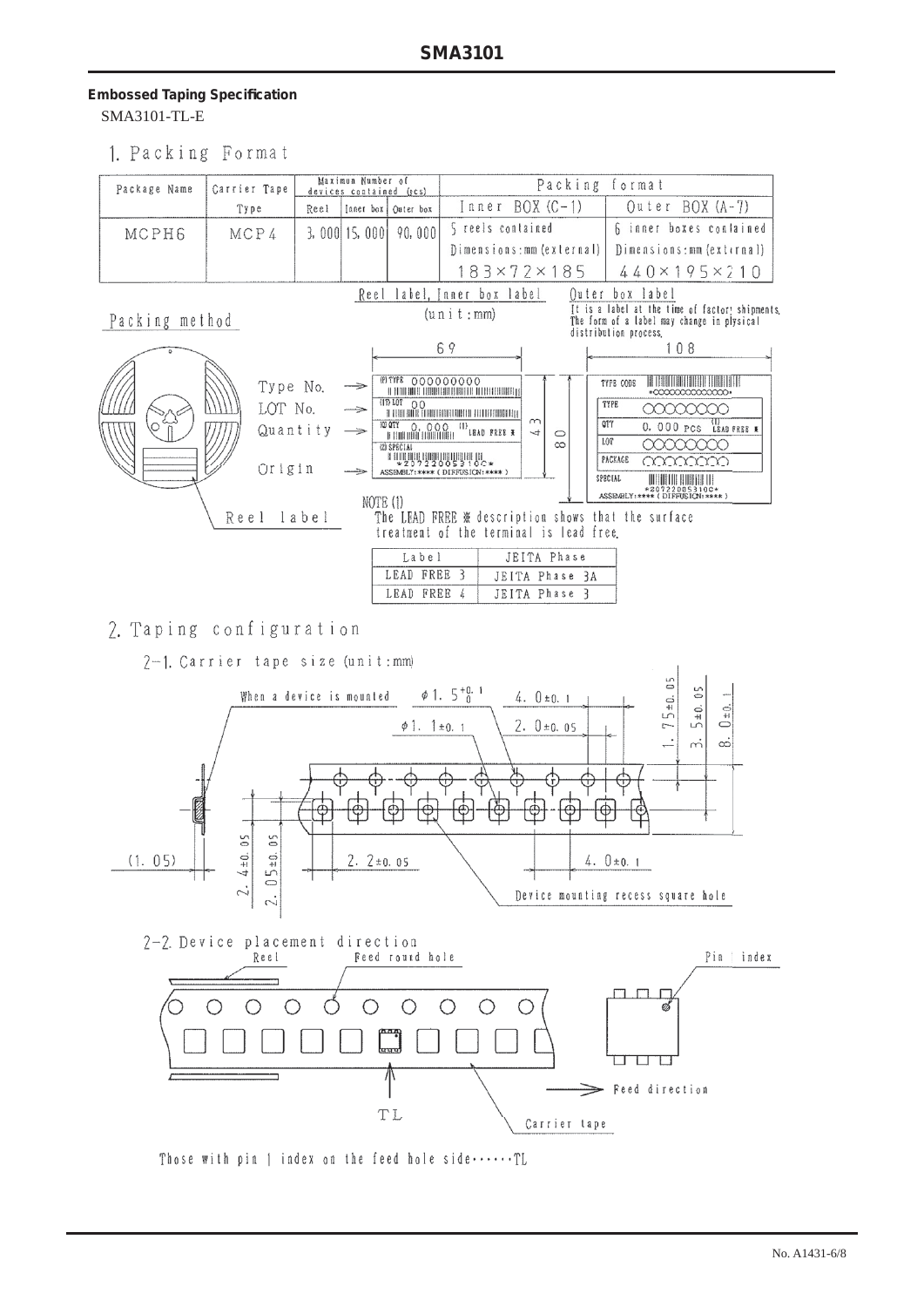# SMA3101-TL-E



### **Outline Drawing Community Community Community Community Community Community Community Community Community Community**